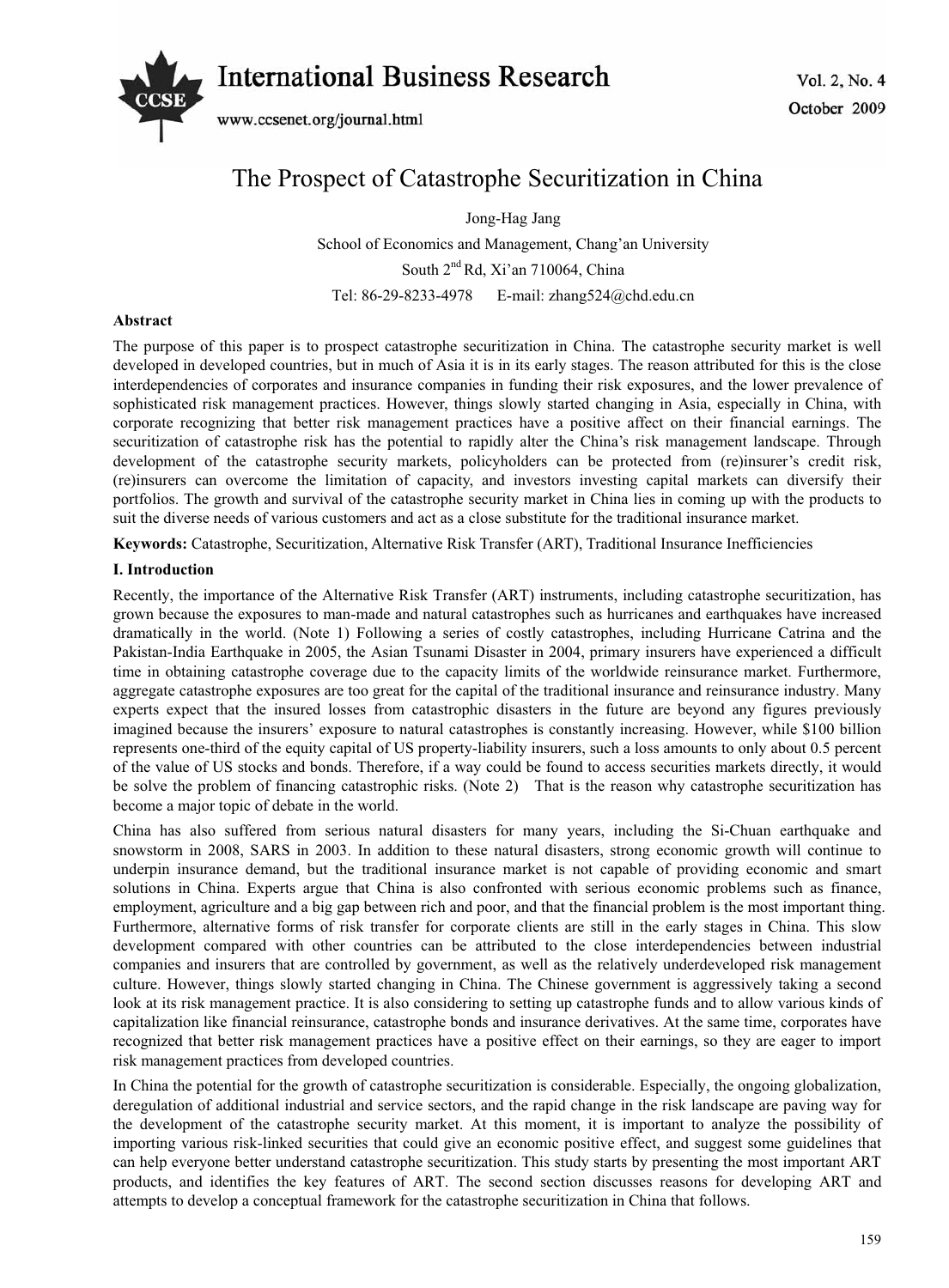# **2. Alternative Risk Transfer**

The term Alternative Risk Transfer was first used in the US at the beginning of the 1990s to describe various forms of self-insurance like Captive and Risk Retention Groups that were formed by corporate to deal with risk exposures. But over years the concept of ART has become the mainstream of corporate risk management practices with the active participation of both the insurers and corporates. Catastrophe securitization is one of financing instruments used as part of ART. Types of ART are summarized on Figure 1.

#### Insert Figure 1 Here

ART is a blend of the use of insurance and capital market instruments and typically consists of the use of one or a combination of the following products: captive insurance, finite risk, catastrophe security. ART products aim at increasing the efficiency of the risk transfer, broadening the possibility of insurable risks and accepting the capital markets for additional capacity. The key features of ART products are summarized on table 1.

#### Insert Table 1 Here

#### **3. Reasons for developing ART**

# *3.1 Improve the Efficiency of Risk Transfer*

The primary objective of developing ART is to improve the efficiency of risk transfer. That is, the inefficiencies of traditional insurance have contributed to the development of alternative risk transfer solutions. The structural inefficiencies of traditional insurance are shown on Figure 2.

#### Insert Figure 2 Here

The primary limitation of the traditional insurance is Information Asymmetry. An analysis of the insurance costs shows that the difference between the premium and the expected loss is high. This result is come from the information differences between insurers and policyholders. (Note 4) This limitation can be reduced through alternative risk such as captive insurance, finite risk and risk-linked securitization.

The second is Adverse Selection. Traditional insurance prices are calculated on the basis of average risks, and are therefore higher than the risk-adjusted premium rates for good risks. As a result, good risks are becoming increasingly reluctant to subsidize bad risks, and are turning to self-insurance or captive insurance instead.

The third is Moral Hazard. With insurance there is a danger that the policyholder has little incentive to prevent or contain a loss. In the case of self-insurance, the policyholder has a direct incentive to adopt suitable risk management measures to prevent losses or keep losses to a reasonable level. Various alternative risk transfer products can eliminate the problem of moral hazard by defining the loss event on the basis of a physical event. Moral hazard is also a potential problem in catastrophe securities where the contract payoff based on the losses of the insurer issuing the securities. In most of the catastrophe bonds issued so far, moral hazard is dealt with by including a percent

Coinsurance in which the insurer collects only certain percentage (usually 90 percent) of its catastrophe losses after the triggering event occurs. The indexed linked products have also been developed because the moral hazard of index linked contracts is very low.

The forth is Credit Risk for the policyholders. There is danger that the (re)insurer will not have sufficient funds to cover a claim. In fact, there are many insurers going bankrupt because of large natural catastrophe losses in the 1990s. However, the credit risk of a catastrophe bond is close to zero because the trust that is hold by issuer is funded with safe securities and exists only for the purpose of this single transaction. (Note 5)

#### *3.2 Increase Capacity*

The policyholders' exposures to catastrophes are constantly increasing because of demographic trends and rising property values. Many experts expect that the insured losses from catastrophic disasters in the future are tremendous. However, from time to time large companies find that no cover is available for catastrophic risks that threaten their existence due to an lack of capacity on the (re)insurance markets.

Projected catastrophes like a \$75 billion Florida hurricane or a \$100 billion California earth quake would severely stress the capacity of (re)insurance market. However, while \$100 billion represents one-third of the equity capital of US property-liability insurers, such a loss amounts to only about 0.5 percent of the value of US stocks and bonds. Therefore, if a way could be found to access securities markets directly, it would be solve the problem of financing catastrophic risk. These securities are bought by investors such as hedge funds and pension plans that receive a premium above usual market yields for bearing the catastrophic risks. (Note 6)

# *3.3 Portfolio Diversification*

Financial investors may find it is worth investing in risk-linked securities like catastrophe securities because it allows them to diversify their portfolio even further. That is, investors such as hedge funds and pension plans want to buy a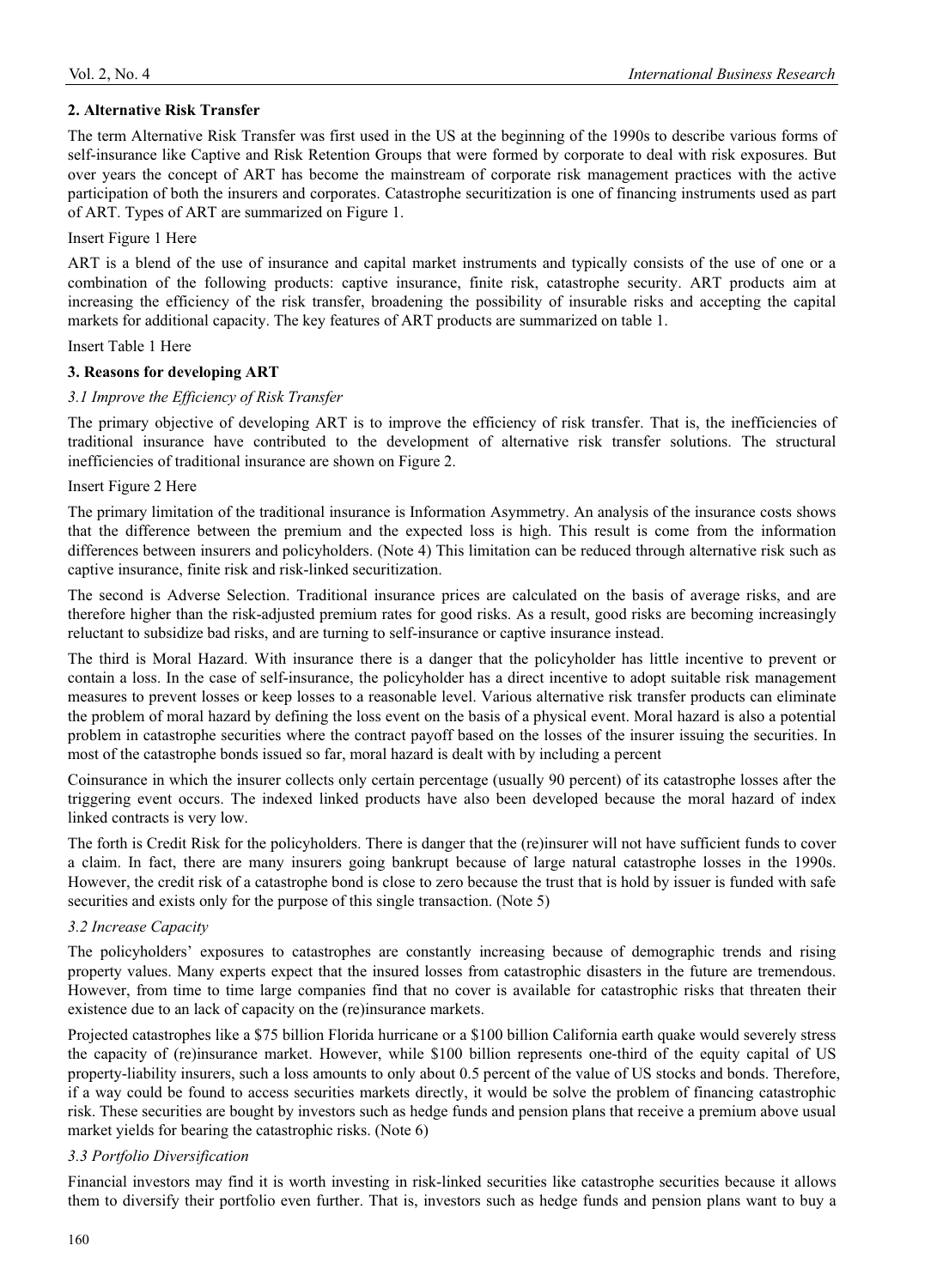security that creates an exposure to a large loss in the event of a hurricane or earthquake because such investments form only a small part of their highly diversified portfolios. In principle, catastrophe securities are valuable to investors because catastrophe losses are zero-beta events with their financial portfolio. The correlation of catastrophe losses with capital market security returns is close to zero. Zero-beta securities are valuable for diversification purposes because they make it possible for investors to reduce risk for any given level of expected portfolio returns.

# *3.4 Market Innovation*

Many new and innovative financial instruments have a very tremendous effect on the development of the ART market. Over years, the traditional insurance market has failed to come up with new products and process innovation. Furthermore, the insurance market is lacking speed and adaptability to meet the ever changing risk needs of corporates and risk mangers. As a result, corporate started questioning about the value of insurance products and their inability to recoup major catastrophic losses and lack of flexibility in the products of insurers had also fuelled the growth of ART market. ART market continues to grow in volume and new innovative instruments. The market is also being introduced every year with new features to tackle catastrophe risks. In addition, the role of brokers, bankers and reinsurers are commendable because of their interest and eagerness to invest in new products and take additional risks in financing. The increased sophistication of risk managers, the convergence of actuarial sciences, developing financial mathematics, and capital market innovations also paved way for the emergence of sophisticated risk reduction products.

# **4. The Prospect of Catastrophe Securitization in China**

According to the report, World Insurance in 2008, by Swiss Re that is one of leading insurers in the world, emerging markets will be at the frontier of insurance in the  $21<sup>st</sup>$  century. Recently, the financial crisis and the falling stock markets have had a negative impact on insurance premium growth in the world. For the first time since 1980, world insurance premium volume fell by 2% in 2008. Premiums in the emerging markets, however, continued to register double-digit growth.

#### Insert Table 2 Here

Among the emerging markets, China is very much in the spotlight because of their huge populations, growing economic importance and fast liberalizing regulatory regimes. Life insurance premiums in China have grown by an annual average of 25% over the last decade, while non-life premiums have grown by 12% over the same period. In fact, China is the  $6<sup>th</sup>$  largest life insurance markets and  $10<sup>th</sup>$  in terms of non-life insurance worldwide in 2008. However, major losses from the severe snowstorm in January and the Sichuan earthquake in May have hurt profitability. The premium growth is expected to remain strong at 20% per year in the next decade due to robust economic growth, increased stability, favorable regulatory, as well as new product offerings and distribution channels. (Note 7)

Despite this impressive growth rates, China market is still relatively small, accounting for only 3.3% of global insurance premiums. However, its huge economy and population size, coupled with rapid industrialization and globalization will create ample opportunities for the rapid development of insurance industry. In particularly, liberalization and deregulation are rendering this de-monopolized market more accessible and attractive to foreign insurers.

China has also suffered from various natural catastrophes. In 2008, natural catastrophes caused approximately 100,000 fatalities and led to economic losses of USD 150bn, making 2008 one of the costliest catastrophe year in history. The trend towards higher losses continues in view of the risk factors: higher population densities and higher concentrations of insured value, especially in endangered area. (Note 8) Top ten catastrophe disasters in China are shown on table3.

#### Insert Table 3 Here

It is clear that the potential loss from an even greater catastrophe could severely challenge the China's entire economy. However, many policyholders have faced that no cover is available for catastrophic risks due to a lack of capacity on the (re)insurance markets. The Chinese government considers thus to set up catastrophe funds and to allow various kinds of capitalization like catastrophe bonds and insurance derivatives. Chinese corporates also realize the importance of risk management and eager to import high-level risk management practices from developed countries. Furthermore, foreign-owned insurers that already open their branch in China aggressively try to sell their innovative products such as catastrophe bonds and insurance derivatives. Over fifty foreign-owned insurance companies are now operating in China including Lloyd's of London that is one of the biggest reinsures in the World. The China Insurance Regulatory Commission (CIRC) has already licensed several asset management companies owned by foreign shareholders like Swiss Reinsurance company under the new "Provisional Regulations on the Administration of Insurance Asset Management Companies" which came into effect on June 2004. These companies aim to develop various risk management skills to improve their profit margins while effectively handling catastrophe exposures for China's insurance industry.

Many insurance experts expect that the innovative risk management concepts can be applied to risks that were uninsurable in the past in China. That is, the use of insurance derivatives as protection against previously uninsured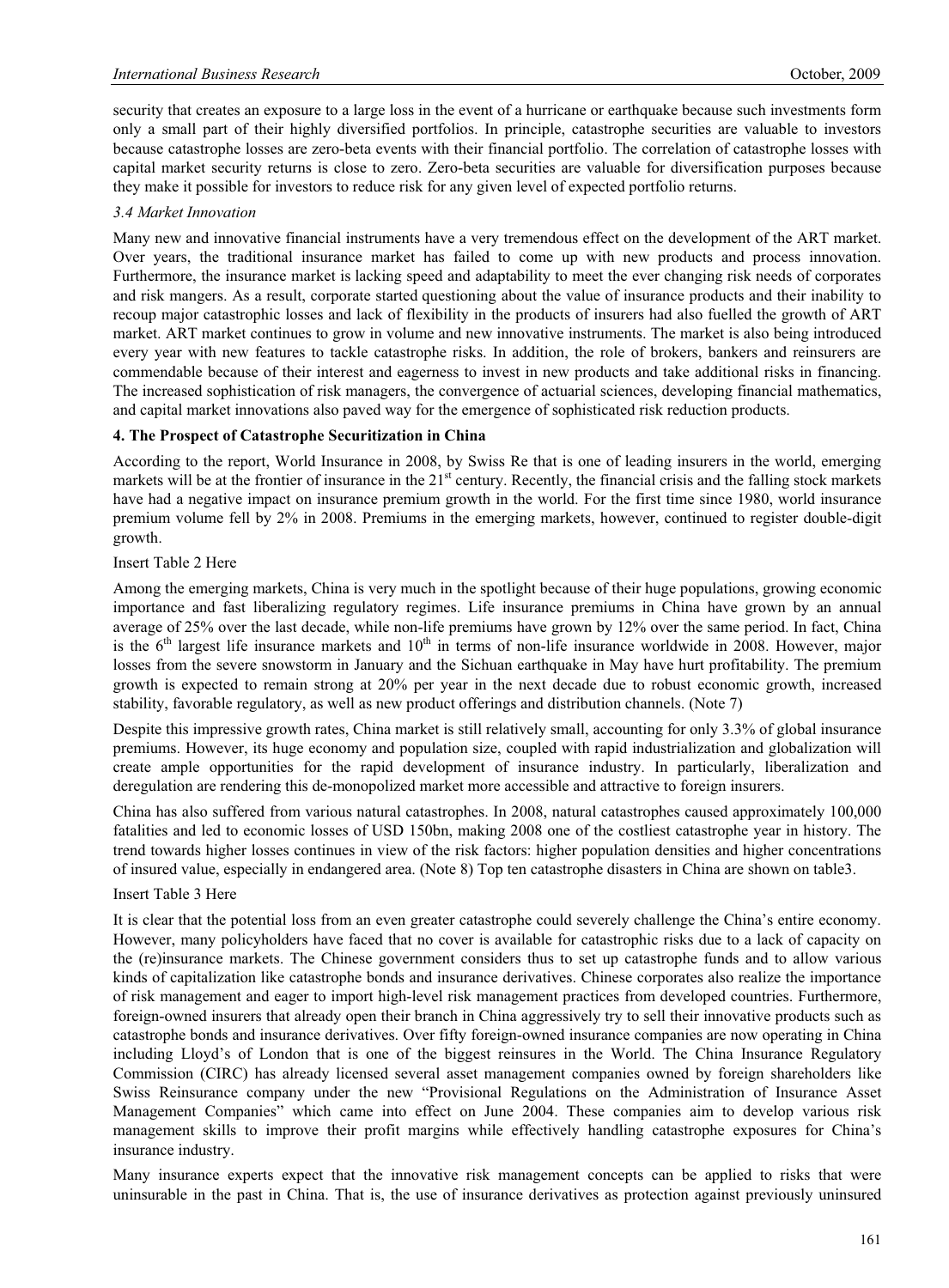threats to the earnings of an industrial or service company offers a lot of potential. Weather is a good example. The revenue of many different companies are susceptible to weather pattern such as energy producers and building firms, food and beverage manufacturers, companies in the leisure sector and many more besides. Detailed analyses of the degree to which the sales of certain companies are dependent on temperature, rain, snow, sunshine, etc will encourage the emergence of specific insurance derivatives.

At the same time, with financial markets becoming more and more volatile, a wide range of new financial instruments has come into the market for hedging systematic risks in China. Many financial derivatives already exist in the Chinese financial market and the most prominent financial instruments are futures, options and swaps. It is vital to recognize that various financial derivatives are an integral part of some of the most critical financial reforms now being carried out in the Chinese government because the lack of various financial derivative products including risk-linked securities seriously hinders active participation from domestic and foreign professional institution investors. Therefore, the China Securities Regulatory Commission (CSRC), the China Bank Regulatory Commission (CBRC) and the China Insurance Regulatory Commission (CIRC) make a joint effort to further develop the financial derivative market and provide hedging products for investors. For the first step, CSRC is considering launching stock index futures in near future. These financial instruments are creating a new challenging environment for the China insurance industry. Insurance swaps of insurance derivatives will be accepted at first. (Note 9) Many Asian multinational companies have used insurance swaps because the insurance derivative is convenient for use and more profitable. (Note 10) The presence of many professional institutional investors including QFII (Qualified Foreign Institutional investors), insurers, securities brokers and social securities companies would also make it more likely that derivatives market are run properly in China.

Meanwhile, globalization is making some industries such as energy, marine shipping and aviation vulnerable by the price fluctuation in the world market. Large companies' social liabilities and financial burdens are also rapidly increased under new statutes such as "Act of Insurance against Industrial Injury" and "Product Quality Law" in China. (Note 11) In addition, large infra-structure projects now depend increasingly on private financing. Both principals and contractors are being confronted financial risk exposure following the shift from governmental funding programs to private funding schemes. These conditions compel the parties involved to acquire the possible insurance cover. But although it is difficult to purchase appropriate coverage through the Chinese insurance markets, direct insurers cannot deal with foreign reinsurers without permission of CIRC according to Reinsurance Regulations effect on 2004. (Note 12) This will continue for a while, so both underwriters and other parties have to solve the problem in domestic insurance markets. These conditions have prompted a sharp rise in demand for new types of catastrophe securities. Securitization can also be driven by large scale corporations that issue catastrophe securities directly in capital markets bypassing the insurance and reinsurance markets.

There are a number of factors that can affect the success or failure of catastrophe securitization offerings in China. One factor is credit risk that the contracting party to the transaction will fail to when the triggering event occurs. The credit risks of catastrophe bonds and exchange traded options are low. But the credit risk of catastrophe equity put options is relatively high because the puts traded are not issued through an organized exchange much like traditional reinsurance. So it is important that organized exchanges control the credit risk through appropriate instruments. Another important factor in securitization is moral hazard. Moral hazard can be occurred that the insurer will write too much insurance in regions protected by the catastrophe securities. In most catastrophe bonds, moral hazard is dealt with by including percentage coinsurance in which the insurer collects only certain percentage of its catastrophe losses. The purpose of the coinsurance is to reassure bondholders that the insurer will not act against their interests. Another method to prevent moral hazard is to use index-based contracts. The moral hazard of index-based contracts is very low because they can eliminate moral hazard through the parametric criterion. One of the most important factors in catastrophe securities is basis risk. Basis risk is the risk that the payoff of the catastrophe securities will be less than perfectly correlated with an insurer's losses. When the payoff is based on an index, the insurer will collect more or less than it expects. Various studies is being made to solve the basis risk problems. (Note 13)

Li and Wu also point out several problems for developing of Chinese insurance industry: the issue mechanism of securitization have to change, the domestic financial market should provide a better exchange environment to securitized products, and the securitized products make more challenges for regulations. (Note 14)

Although the catastrophe securities issued to date have been private placements, the development of a public market is within the next decade. The standardization and simplification of the contracts are necessary for the development of a public market. Publicly traded catastrophe security could be issued on a wide range of events throughout the world. Recently, a guideline for securitization has been announced by the China Bank Regulatory Commission (CBRC) and the China Securities Regulatory Commission (CSRC). Following Japan and Korea that already have the law of asset-backed securitization, it is expected that a similar legislation will be passed in China. The catastrophe securitization will also affect the role of (re)insurers. Traditionally, (re)insurers have played the role of underwriters and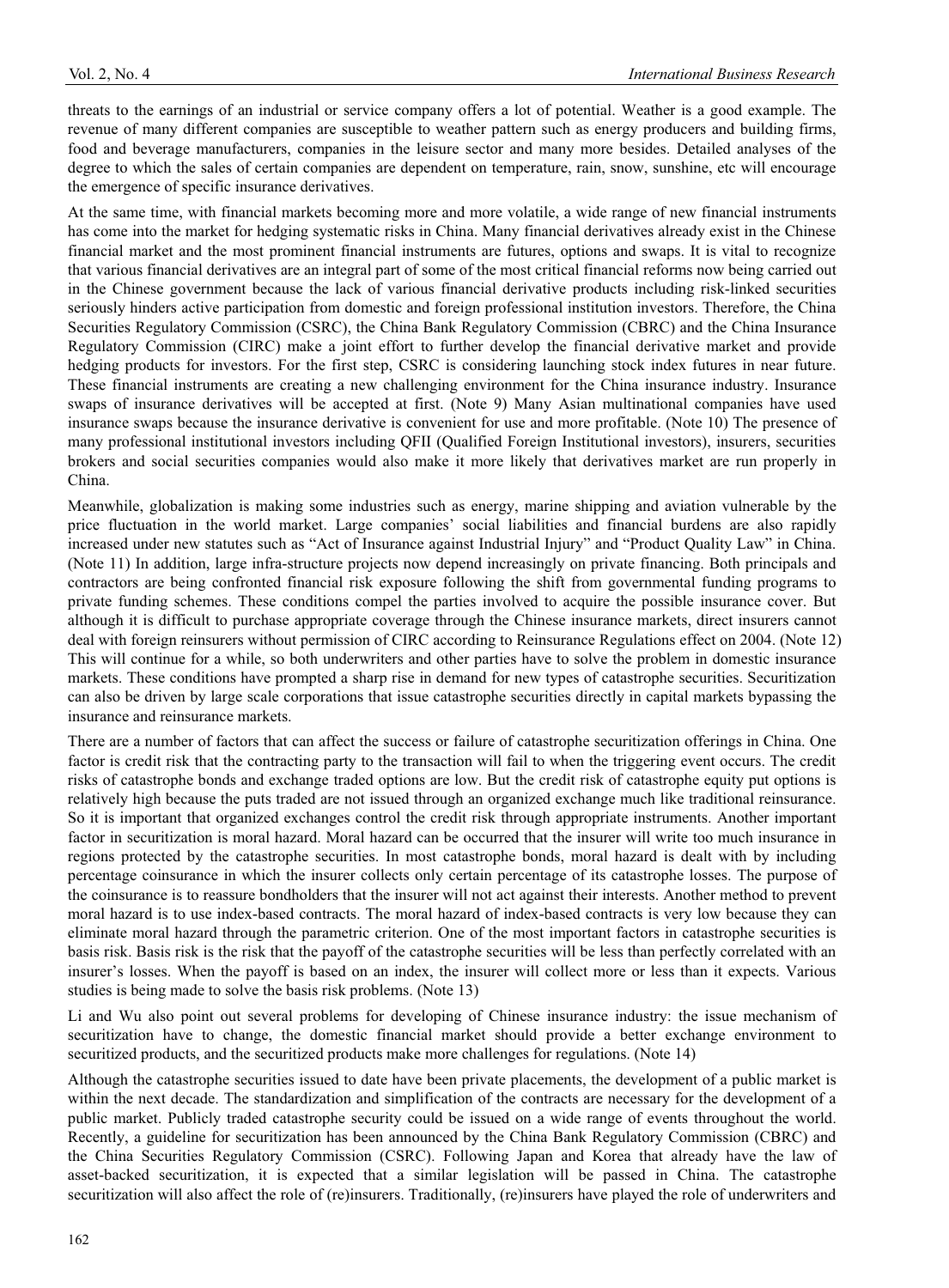ultimate risk bearers for their policyholders. In the future, (re)insurers will bear less of risks directly and lay of higher proportion of risk to the catastrophe security markets. The widespread securitization of other types of insurance such as automobile, liability and life insurance will emerge in the near future. However, catastrophe securities will not replace traditional insurance cover but rather supplement them.

#### **5. Conclusion**

Over the past two decades, life and non-life insurance premiums have risen annually by 25% and 12% respectively in China. As a result, China is the  $6<sup>th</sup>$  largest life insurance markets and  $10<sup>th</sup>$  in terms of non-life insurance worldwide. The premium growth is expected to remain strong at 20% per year in the next decade due to robust economic growth, increased stability, favorable regulatory as well as new product offerings and distribution channels. On the other hand, China has suffered from various man-made and natural catastrophes. The policyholders' exposure to catastrophes is constantly increasing because demographic trends and rising property value are escalating the concentration risk in catastrophe-prone areas. Furthermore, catastrophe exposures in the future are great for the capital beyond any figures previously imagined. But policyholders have faced that no cover is available for catastrophic risks due to a lack of capacity on the (re)insurance markets. The Chinese government considers thus to set up catastrophe funds and to allow various kinds of catastrophe securities such as catastrophe bonds and insurance derivatives. Corporates also have recognized that better risk management practices have a positive effect on their earnings, and tried to import high-level risk management practices from developed countries.

The securitization of insurance risk has the potential to rapidly alter the China's risk management landscape. The customers such as policyholders, (re)insurers, investment banks and investors start demanding more innovative and customized solutions for risk management. However, the traditional insurance can not meet their needs because of its structural inefficiency such as information asymmetry, adverse selection, moral hazard, credit risk and capacity limitation. This is paving way the development of the catastrophe securities market in China. Through the development of the catastrophe securities markets, policyholders can be protected from (re)insurer's credit risk, (re)insurers can overcome the limitation of capacity, and investors can diversify their portfolios. The growth and survival of the catastrophe securities market in China lies in coming up with the products to suit the diverse needs of various customers and act as a close substitute for the traditional (re)insurance market.

# **References**

The Association of Chartered Treasury Managers, Alternative Risk Transfer. (2000).

China Insurance Regulatory Commission, Economic Review for 21th Century. (2004). 12.

Coffin, Bill. (2003). The Captives Migration, Risk Management Magazine, August.

Culp, Christopher L. (2006). Structured Finance and Insurance: The ART of Managing Capital and Risk, John Wiley and Sons, Inc..

Cummins, J. David. (2007). CAT Bonds and Other Risk-Linked Securities: State of the Market and Recent Developments, working paper.

Doherty, Neil A. (1997). Financial Innovation in the Management of Catastrophe Risk, Journal of Applied Corporate Finance, Volume 10, No. 3, Fal.

Hull, John C. (2004). Options, Futures, and Other Derivatives (6th Edition), Prentice Hall.

Jang, Jong-Hag. (2005). The SWOT Analysis of Chinese Insurance Industry, Yanbian University of Science & Technology Research Center.

Jang, Jong-Hag. (2005). The Prospect of Alternative Risk Transfer Market in China, International Symposium, Yanbian University of Science & Technology.

Kim, Du-Chel, (2005). etc., Risk Management and Crisis Management, Hyung Seul Press.

Korea Insurance Development Institute, The Prospect of Finite Reinsurance in Korea, CEO Report 2002.

Lane, Morton N. and Beckwith, Roger. (2001). Current Trends in Risk-Linked Securitizations, Risk Management, August.

Li Li Song and Wu Jun. (2009). The Catastrophe Securitization in China, Journal of Insurance Professional College, June.

Ma Shi. (2004). Alternative Risk Transfer in China: Feasibility and Market Potential.

National Bureau of Statistics of China, China Statistical Yearbook 2009.

Park, Whon-Il. (2000). Asset Backed Securitization, Kyung Hee University, College of Law.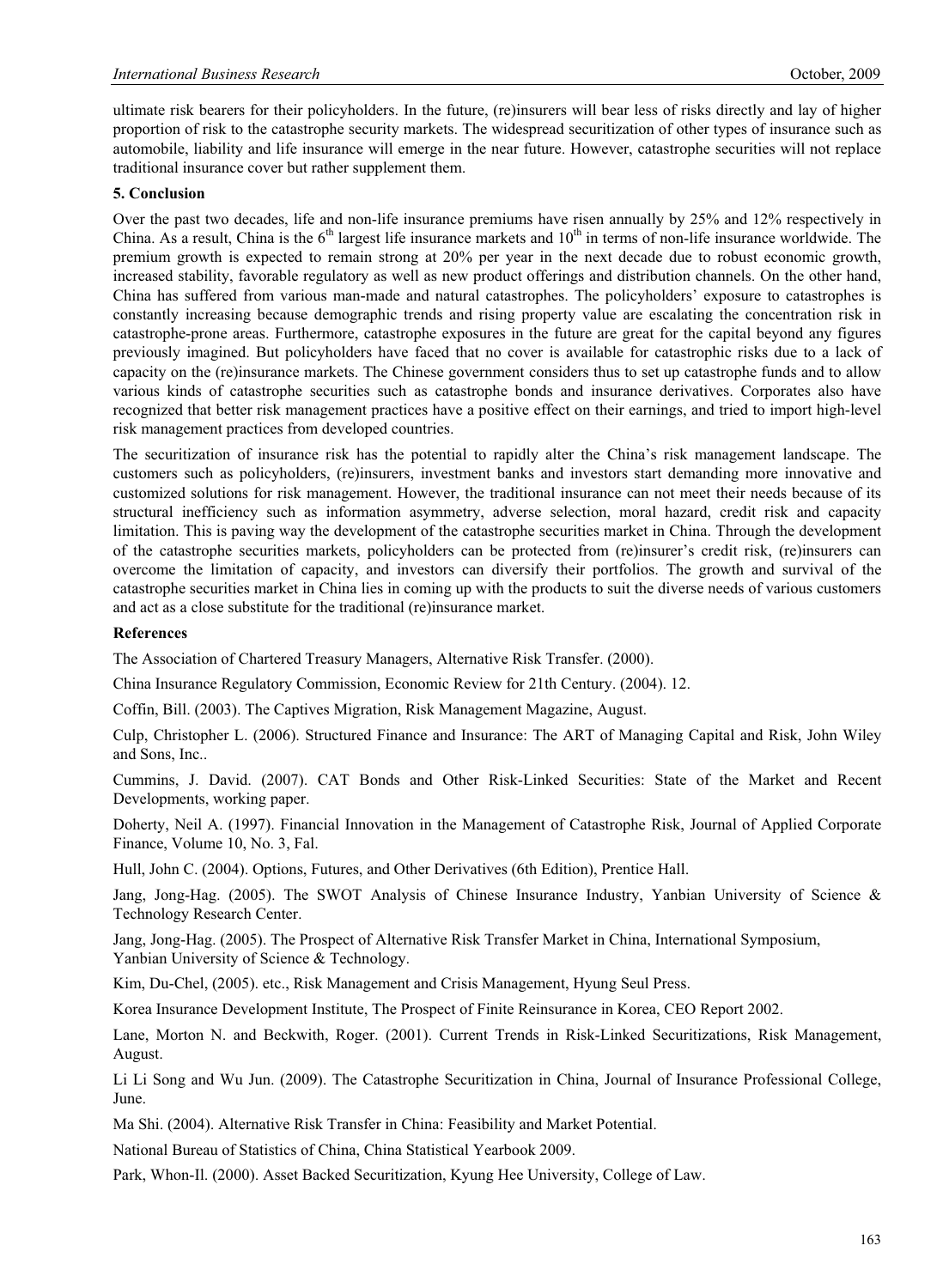Skipper, Harold D. and Kwon, W. Jean. (2007). Risk Management and Insurance: Perspectives in a Global Economy, Blackwell Publishing.

Swiss Re. (2008). Insurance-Linked Securities, sigma No.2.

Swiss Re. (2009). Natural catastrophes and man-made disasters in 2008, sigma No.29.

Swiss Re. (2006). Securitization: new opportunities for insurers and investors, sigma No.79.

Swiss Re. (2003). The Picture of ART, sigma No.19.

Swiss Re. (2009). World Insurance in 2008, sigma No.39.

Tillinghast Towers Perrin, (2003). Captive Insurance Company Directory.

Warfel, William J. (2003). Reforming Risk Retention Groups, Risk Management Magazine.

# **Notes**

Note 1. The loss ratio for property insurance for 1992, 1994, 2001, 2003 and 2008 are very high reflecting catastrophic losses caused by Hurricane Andrew, Northridge Earthquake , Terrorist Attack on WTC, SARS and Si-Chuan Earthquake respectively.

Note 2. Cummins, J. David, CAT Bonds and Other Risk-Linked Securities: State of the Market and Recent Developments, working paper, 2007, p. 17.

Note 3. Warfel, William J., Reforming Risk Retention Groups, Risk Management Magazine 2003.

Note 4. Doherty, Neil A., Financial Innovation in the Management of Catastrophe Risk, Journal of Applied Corporates Finance, Volume 10, No. 3, Fall 1997, pp. 84-95.

Note 5. Swiss Re, The Picture of ART, sigma No.1/2003, pp 12-13.

Note 6. Cummins, J. David, CAT Bonds and Other Risk-Linked Securities: State of the Market and Recent Developments, working paper, 2007, pp. 17-20.

Note 7. Swiss Re, World Insurance in 2008, sigma No.3/2009, pp. 25-37.

Note 8. Swiss Re, Natural catastrophes and man-made disasters in 2008, sigma No.2/2009, pp. 11-13.

Note 9. Jang, Jong-Hag, The Prospect of Alternative Risk Transfer Market in China, International Symposium,

Yanbian University of Science & Technology (YUST), 2005, p. 13.

Note 10. A Japanese insurer made a 2 million US dollar contract with a Swiss insurer at 2004.

Note 11. Ma Shi, Alternative Risk Transfer in China: Feasibility and Market Potential, 2004. 11.

Note 12. China Insurance Regulatory Commission, Economic Review for 21th Century, 2004. 12.

Note 13. China Insurance Regulatory Commission, Economic Review for 21th Century, 2004. 12.

Note 14. Cummins, J. David, CAT Bonds and Other Risk-Linked Securities: State of the Market and Recent Developments, working paper, 2007, pp. 18-20.

Note 15. Li Li Song and Wu Jun, The Catastrophe Securitization in China, Journal of Insurance Professional College, June 2009, pp. 5-8.

Table 1. Features of ART

| Classify             | Instrument                                 | Feature                                                                                                                                                                                                       |
|----------------------|--------------------------------------------|---------------------------------------------------------------------------------------------------------------------------------------------------------------------------------------------------------------|
|                      | Captive Insurance                          | A captive is an (re)insurance vehicle that belongs to a company or group of companies that is not<br>active in insurance industry itself, but mainly created to insure the risks of its parent company.       |
|                      | <b>Risk Retention Group</b>                | RRG is a cooperative insurance entity or association captive made up for owners engaged in similar                                                                                                            |
| Captive<br>Insurance | (RRG)                                      | business practices and facing similar liability exposures. (Note 3)                                                                                                                                           |
|                      | Multi line/ Multi year<br>Products (MMP's) | The concepts of combining different categories of risk into one product over several years.                                                                                                                   |
|                      | Multi-trigger Products<br>(MTP's)          | Claims are only paid if in addition to an insurance event (first trigger) during the term of policy, a<br>non-insurance event (second trigger) must also occur.                                               |
| Finite Risk          | Contingent capital                         | The raising of capital at pre-agreed terms is linked to the occurrence of an insurance event.                                                                                                                 |
| Catastrophe          | Catastrophe Bonds                          | A ceding company will work with a special purpose reinsurance vehicle (SPV) that both assumes<br>the ceding company's catastrophe exposure and issues the bonds to fund losses arising from this<br>exposure. |
| Security             |                                            | Instruments such as futures and options for natural catastrophe risks whose value is determined by                                                                                                            |
|                      | <b>Insurance Derivatives</b>               | the performance of an insurance specific index.                                                                                                                                                               |

Source: The Association of Chartered Treasury Managers, Alternative Risk Transfer, 2000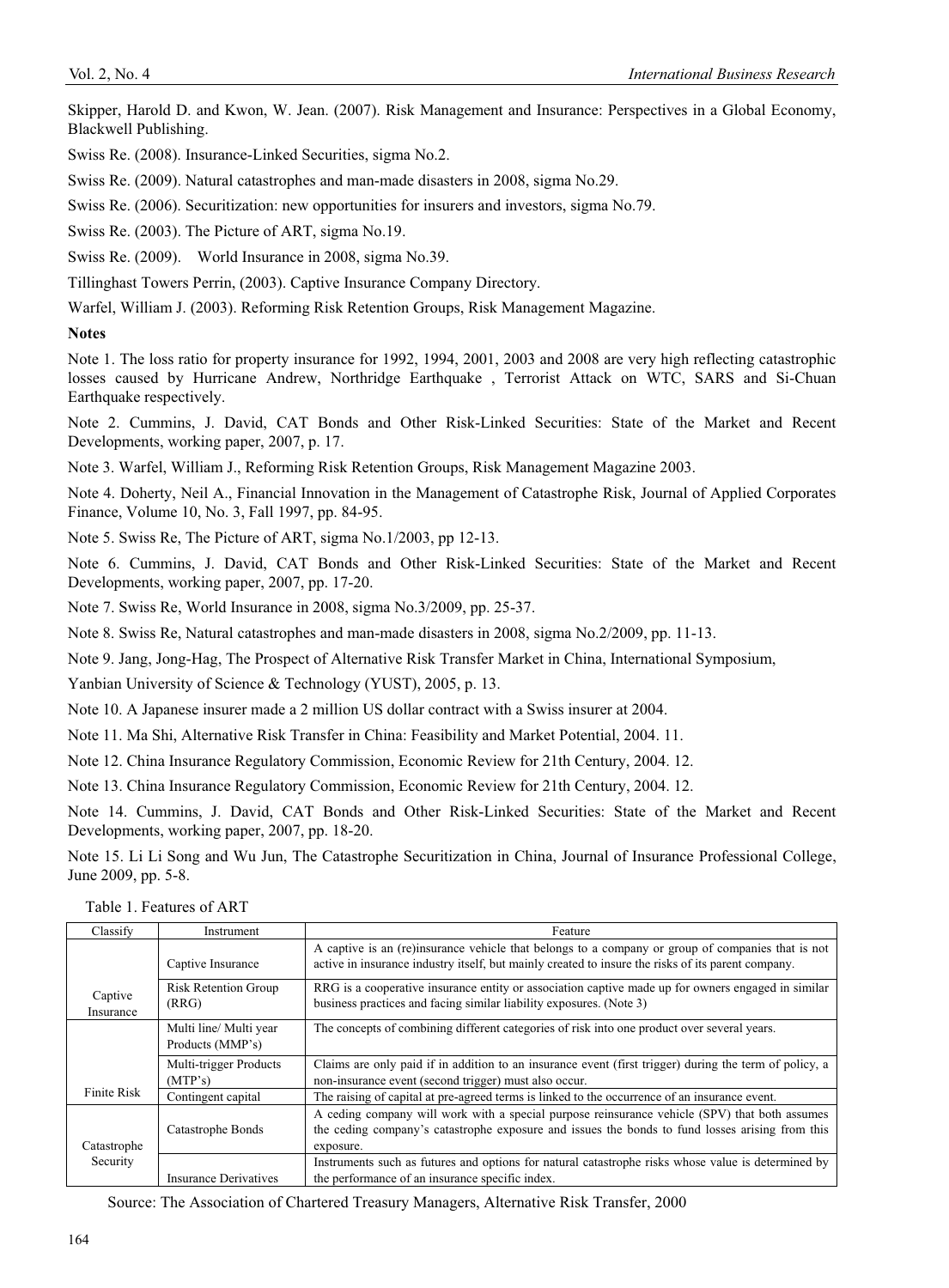| Life Insurance | Premium<br>Volume | Emerging<br>Market Share | Non-life Insurance | Premium<br>Volume | Emerging<br>Market Share |
|----------------|-------------------|--------------------------|--------------------|-------------------|--------------------------|
| China          | 58,673            | 26.4%                    | China              | 33,810            | 17.0%                    |
| India          | 51,332            | 23.0%                    | India              | 28,973            | 14.6%                    |
| South Africa   | 34,430            | 15.5%                    | South Africa       | 20,501            | 10.3%                    |
| <b>Brazil</b>  | 18,533            | 8.3%                     | <b>Brazil</b>      | 9,763             | 4.9%                     |
| Poland         | 7.950             | $3.6\%$                  | Poland             | 8.345             | 2.4%                     |
| Mexico         | 7,653             | $3.4\%$                  | Mexico             | 7,677             | 3.9%                     |
| Malaysia       | 5,573             | 2.5%                     | Malaysia           | 7,402             | 3.7%                     |
| Indonesia      | 4,728             | 2.1%                     | Indonesia          | 7.201             | 3.6%                     |
| Thailand       | 4,521             | $2.0\%$                  | Thailand           | 6.977             | 3.5%                     |
| Chile          | 3,792             | $1.7\%$                  | Chile              | 44.71             | $2.2\%$                  |
| Total          | 197,177           | 88.6%                    | Total              | 129,619           | 68.0%                    |

Table 2. Top Ten Countries in Emerging Markets (Unit: USD Millions)

Source: Swiss Re, sigma No.5/2008

|  |  | Table 3. Top Ten Catastrophe Disasters in China (Unit: USD Millions) |  |  |  |
|--|--|----------------------------------------------------------------------|--|--|--|
|--|--|----------------------------------------------------------------------|--|--|--|

| Date             | Place            | Event       | Losses  |
|------------------|------------------|-------------|---------|
| 2008.5.12        | Si-Chuan         | Earthquake  | 126,134 |
| 2008.1           | Southern China   | Snowstorm   | 21,000  |
| 2002. 11-2003. 7 | All Areas        | <b>SARS</b> | 17,900  |
| 1998.7           | Chang-Jiang Area | Flood       | 17,694  |
| 1999. 9. 21      | Taiwan           | Earthquake  | 9,200   |
| 1991.6-7         | Huai-He Area     | Flood       | 4,146   |
| 1976. 7. 28      | Tang-Shan        | Earthquake  | 1,220   |
| 1975.8           | He-Bei Province  | Flood       | 1,220   |
| 1954.7           | Chang-Jiang Area | Flood       | 1,220   |
| 2002.7           | Yun Nan Province | Flood       | 500     |

Source: National Bureau of Statistics of China, China Statistical Yearbook 2009





Source: Swiss Re, sigma No.2/2008